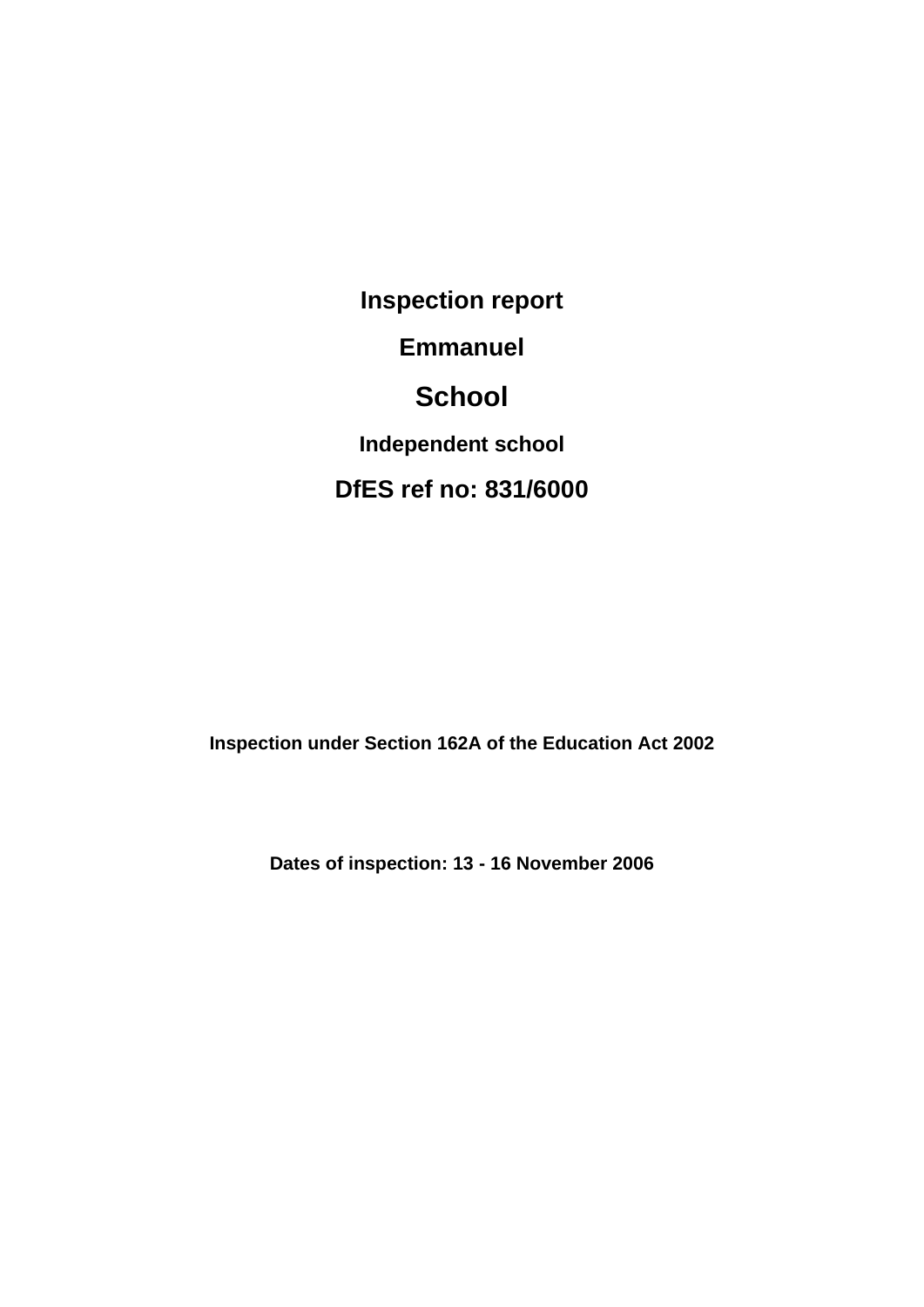# **INTRODUCTION AND SUMMARY**

## **Purpose and scope of the inspection**

This inspection was carried out by the Office for Standards in Education under Section 162A of the Education Act 2002 in order to advise the Secretary of State for Education and Skills about the school's suitability for continued registration as an independent school.

#### **Information about the school**

Emmanuel School is a subsidiary of East Midlands Christian Fellowships, a company limited by guarantee and a registered charity. The Elders of the church are responsible for the oversight of the running of the school but a School Council comprising staff, elders and parents appointed by the elders act as the governing body.

The school exists to serve parents and the community by training and educating pupils, paying due attention to their spiritual, social, intellectual, emotional, physical and moral development. The education offered is based on Christian principles, within a biblical frame of reference, and takes place in a loving and disciplined environment where each child is valued and encouraged in the "fulfilment of their God-given potential."

#### **Summary of main findings**

Emmanuel School provides pupils with an effective and well-rounded education. The school is highly successful in promoting the Christian concepts which underpin its ethos. The quality of the curriculum and teaching are satisfactory. All pupils make satisfactory progress, however the monitoring of pupils' progress and assessment is inadequate. Pupils enjoy school and fully appreciate the support, care and consideration of the very committed staff. Teachers and all who work in the school, together with many parent volunteers, set very high expectations of pupils' discipline and the vast majority of pupils respond well. The quality of relationships is outstanding as seen in the high levels of interest shown for each pupil by every member of the school community. The accommodation is well managed and the school day runs smoothly.

#### **What the school does well:**

- it successfully achieves its vision of providing a secure and loving environment within which pupils can enjoy learning;
- it provides very well for pupils' spiritual, moral and social development;
- it enables pupils to make good progress in the Nursery and Reception years; and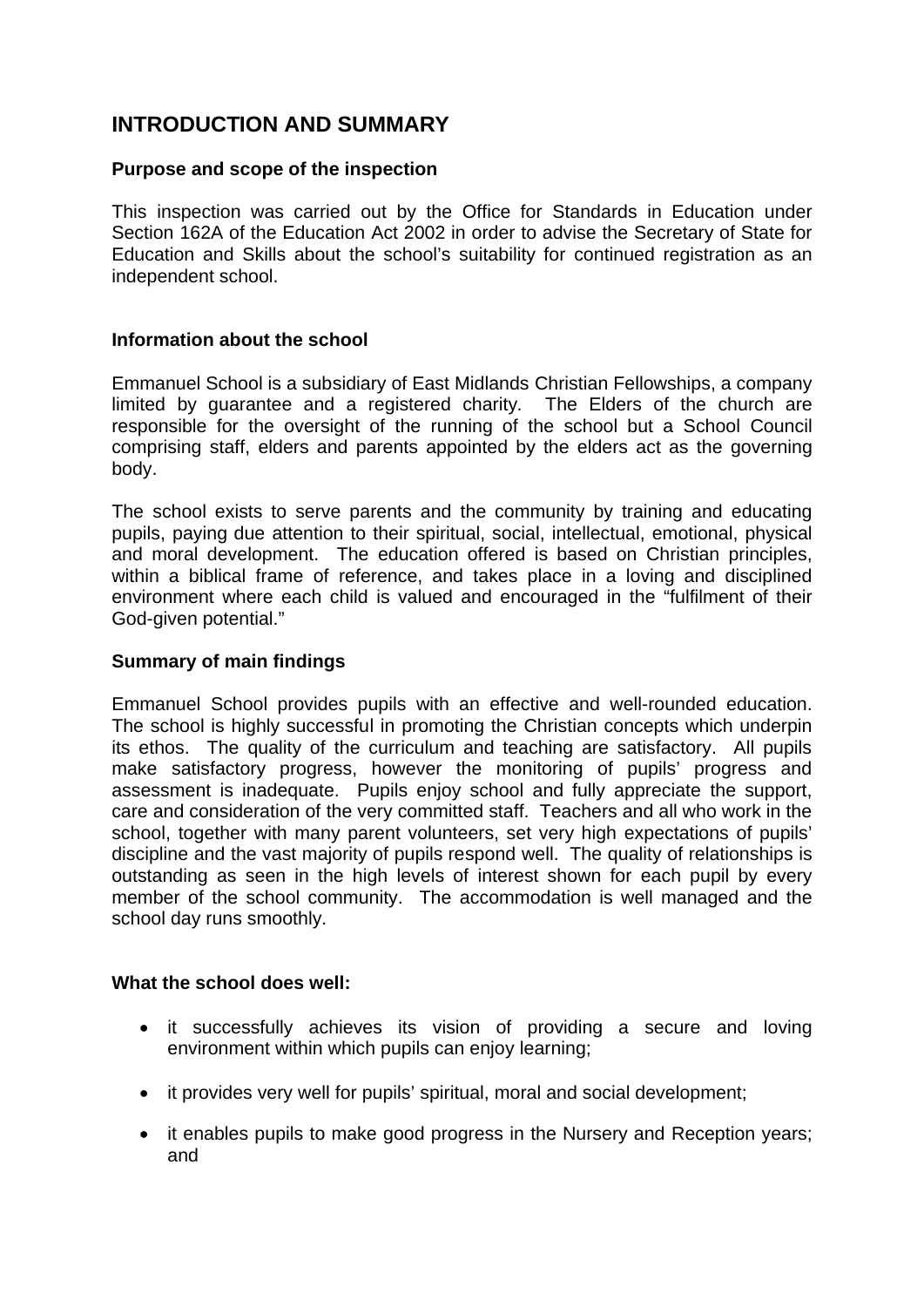• it successfully develops excellent relationships between pupils and with all adults..

## **What the school must do in order to comply with the regulations:**

- ensure a framework is in place by which pupil performance can be evaluated by reference to either the school's own aims, as provided to parents and/or, by national norms;
- provide an annual written report to parents of the progress and attainment of each registered pupil in the main subject areas taught; and
- ensure the nursery provision is registered with the Department for Education and Skills (DfES).

## **Next Steps**

Whilst not required by the regulations, the school might wish to consider the following points for development:

- improve the consistency of the quality of teaching to match the best standards in the school; and
- improve the curriculum so that it identifies clearly how the pupils are to develop their skills and knowledge over time.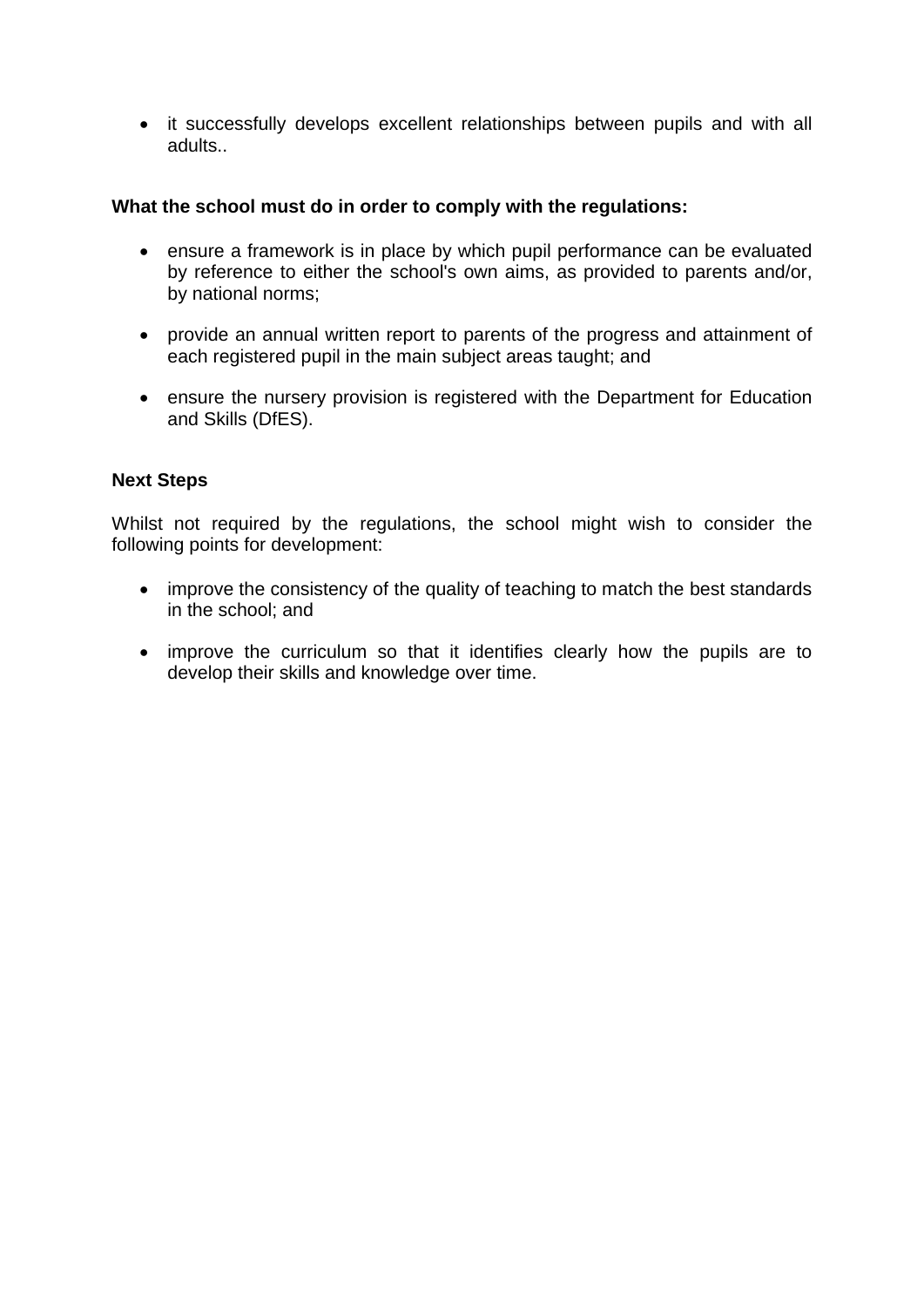# **COMPLIANCE WITH THE REGULATIONS FOR REGISTRATION**

# **1. The quality of education provided by the school**

## **The quality of the curriculum**

The school offers a satisfactory curriculum with elements of good provision. A strength of the curriculum is how successfully it is developed in accordance with the school's Christian principles. For example, the inclusion of 'Heart concepts' in curriculum planning. This is highly successful in ensuring that pupils develop a good understanding of the character of God and his purposes for their lives. The curriculum is broad and generally adheres to the main aims and objectives of the National Curriculum. It is implemented in conjunction with published schemes and practices which the school has developed to help it achieve its aim to provide a '*Christ-centred'* education. Pupils get off to a good start in the Nursery and Reception classes because the curriculum provided here is very carefully planned to provide a wealth of stimulating, creative, 'hands on' experiences which develop very positive attitudes to learning. Teachers in the Foundation Stage ensure a good balance between teacher- and pupil-led activities against a background of high expectations in all things.

The school provides effectively for pupils' personal, social and health education, much of which is implicit in the school's ethos or is taught through topic work and other subjects. The strength of this provision results in pupils developing as wellrounded individuals who behave sensibly, show respect and care for others. For example, the school's drinking and eating policy, combined with its emphasis on physical activity have resulted in pupils being able to make healthy lifestyle choices. The curriculum for physical education provides appropriately for the significant number of pupils who enjoy participation in a number of sporting tournaments. However, some pupils said they would like an opportunity to take part in activities after school which would cater for the needs of those with other than sporting or competitive interests or talents.

The curriculum is enriched by visitors to school and visits which help to bring learning alive for pupils. French is now being taught to older pupils. The contribution made by parents in the variety of roles they carry out in school considerably enhances the curriculum opportunities that the school is able to offer to pupils.

In Key Stage 1 and 2 planning for the organisation of the curriculum in subject areas is often carefully done. However, it is not consistent in showing progression in skills, knowledge and understanding in all areas of the curriculum. This has the effect of slowing the progress that pupils make. Information and communication technology (ICT) is not used enough to support learning in other subjects.

The school has a clear special needs policy, the aim of which is to provide for pupils of all academic abilities including those who find learning more difficult and those who have a recognised gift. These pupils are provided with effective support from a special needs teacher and a teaching assistant. A pupil whose home language is not English also receives good support.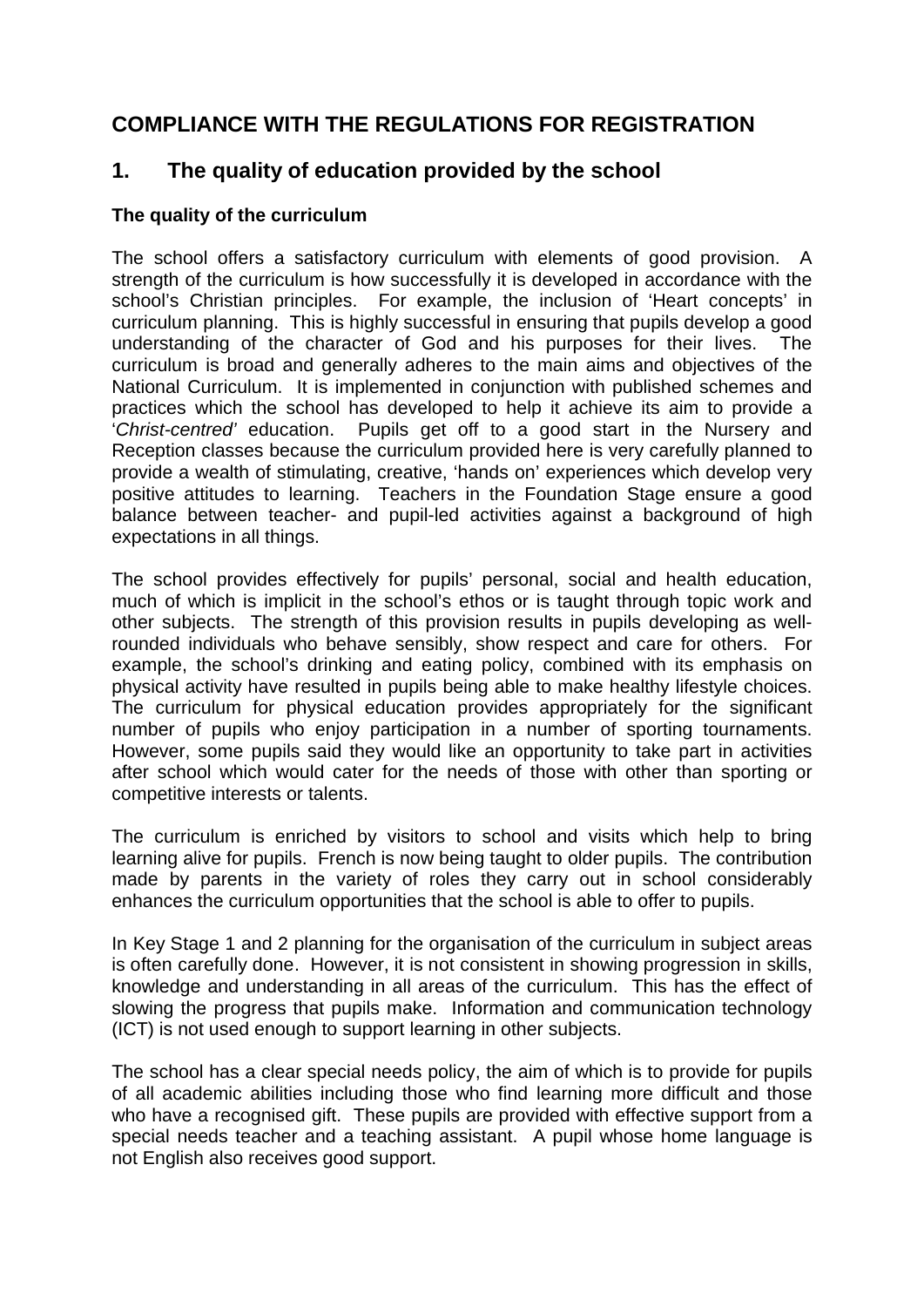## **The quality of teaching and assessment**

The quality of the teaching is satisfactory and ranges from satisfactory to outstanding. Teaching is consistently good in Nursery and Reception classes where pupils make good progress. In Years 1-6 pupils make satisfactory progress and achieve well. No unsatisfactory teaching was seen during the inspection.

Lessons are characterised by well-motivated pupils with high levels of concentration. Pupils appreciate the system of rewards and sanctions in school, they are eager to achieve merits and teachers' praise and these are a frequent feature of lessons. At the forefront of teachers' planning are 'Christian Concepts' which are integral to teaching and are founded upon biblical training. Committed teachers are highly effective in supporting an ethos of care and consideration for all. Planning for lessons is based upon an agreed lesson format. In a Year 3/4 lesson pupils learn quickly as they discuss authors such as Roald Dahl, read extracts from enlarged texts and act out the characteristics of "Mrs Trunchbull" who "stomps, grunts and marches". The pupils smiled and laughed as they described this character. In those lessons where the objectives for learning are clearly understood and levels of cooperation are high, the progress that the pupils make is rapid. There is, however, inconsistency in the clarity of learning objectives and in the effectiveness of teachers' ability to use different styles and strategies, to fully engage all pupils in learning. Pupils are too often given commercial worksheets to complete which lack challenge and concentrate on one style of learning. Dominant teacher talk can restrict opportunities for pupils to discuss and share knowledge and experiences.

Teachers know their pupils well. Classes are small and informal assessment is effective in developing pupils' learning. Formal assessments are in place but insufficient use is made of these to track progress and to inform pupils, parents and teachers about the standards they achieve, or to inform pupils what they need to do next to improve. Pupils have targets for personal development which provide a regular basis for reflection and prayer; these successfully contribute to pupils becoming mature and responsible young people as they move through the school. Academic targets are far too broad, they are not based upon any accurate assessment of pupils' performance against national norms and lack the rigour needed to accelerate their learning.

## *Does the school meet the requirements for registration?*

*The school meets all but one of the requirements.*

## *What does the school need to do to comply with the regulations?*

*In order to comply fully with the Independent Schools Standards Regulations 2003 the school should:*

 *ensure there is in place a framework by which pupil's performance can be evaluated by reference to either the school's own aims, as provided to parents and/or, by national norms (paragraph 1(4)).*

# **2. The spiritual, moral, social and cultural development of pupils**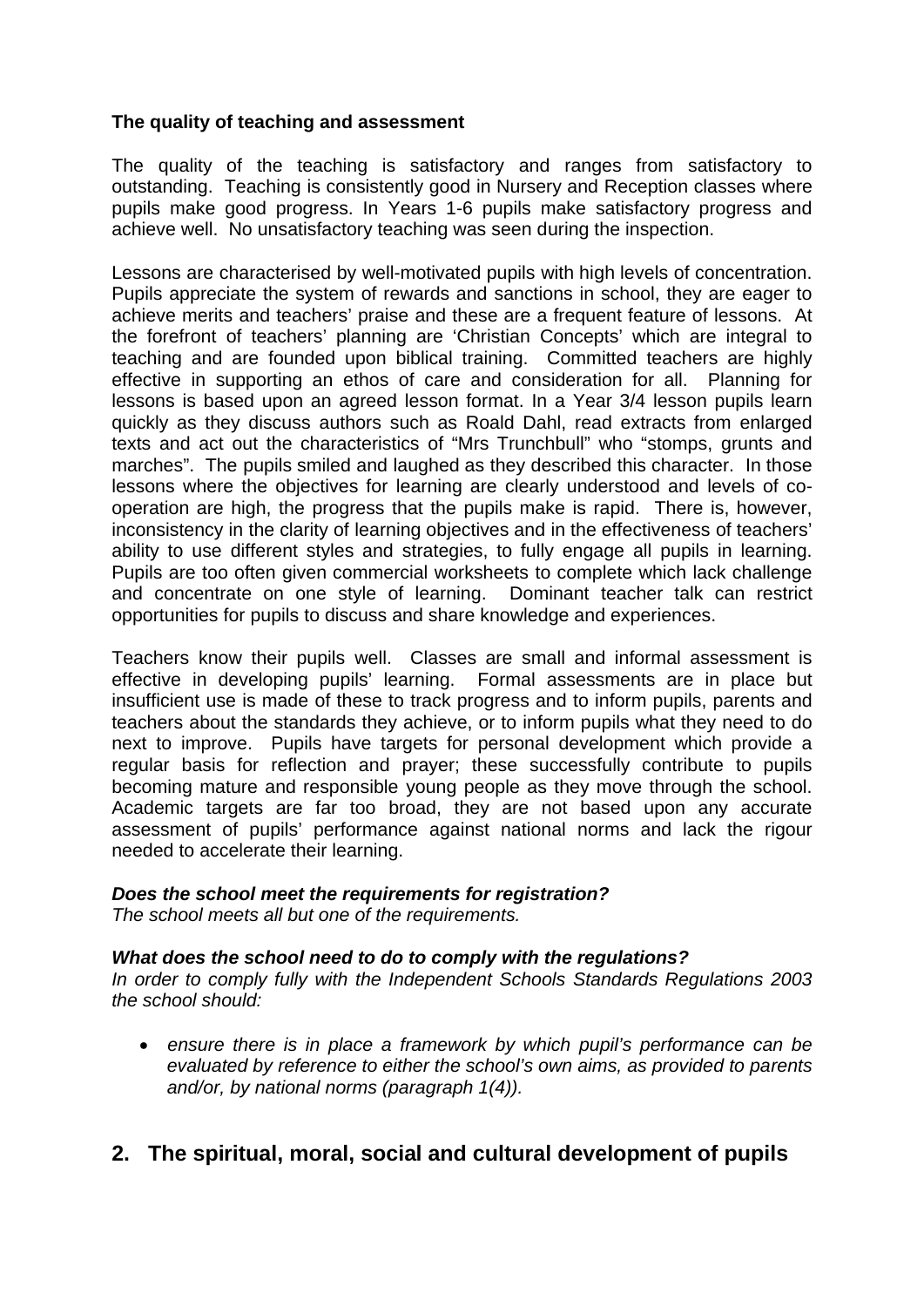The provision for pupils' spiritual, social and moral development is good and for cultural development is satisfactory. A strong moral code is encouraged by the role models of staff who expect high standards of pupils' discipline. There is very effective use of incentives such as merits and awards given in assemblies, which the pupils value highly. Behaviour in lessons and around the school is good. Older pupils provide good examples to the younger ones and act as supportive mentors in groups. A strong sense of family and community is successfully developed. Pupils take on additional responsibilities such as setting out the dining tables, organising playground games, looking after the physical education store and keeping cloakrooms tidy. They are well prepared for the demands of the next phase of education when they move on to secondary schools.

The development of pupils' self-esteem and confidence is very effective through the commitment of the headteacher, staff and parent volunteers who demonstrate a high level of care and consideration. The enthusiasm and energy of all adults in the school is encapsulated in their self-belief of the Christian values which underpin the focus of all provision. This is inspiring to everyone who works, studies or visits here. It was seen by inspectors during an assembly when pupils recited "*memory verses*" with passion, enjoyment and firm belief. This was an uplifting and affirming experience for everyone present and included song and prayer.

Opportunities for pupils to develop cultural awareness are provided through contacts in Africa which enables them to exchange writing with their peers. Visitors from various church groups come to share their experiences of life across the world. Assemblies focus upon pupils with relations in other cultures. Pupils learn about the culture of their own country as they study historical and geographical topics. There are insufficient opportunities for pupils to learn about the wider diversity of multicultural Britain. Trips to the local museum and visits from the emergency services add to pupils' development.

#### *Does the school meet the requirements for registration? Yes.*

# **3. The welfare, health and safety of the pupils**

The pastoral care that the school provides for pupils is a real strength of the school. Adults take great care to get to know all the pupils really well in order that they can respond effectively to their individual needs. They present positive role models for pupils and let them know that they are loved, valued and respected. Consequently they receive the same from pupils in return and the relationships which develop are a strength. There is an effective written policy to combat bullying and pupils questioned were adamant that there is 'no bullying' in the school. They were also clear that they feel safe at school. The pupils know that if they have a problem or a worry there is always someone they can turn to for help and advice and that any incidents would be dealt with swiftly. Pupils are happy to use the school 'help box' to communicate to adults anything which may be concerning them. They are not so confident about what action is taken as a result of the concerns they raise, as this is not fed back to them.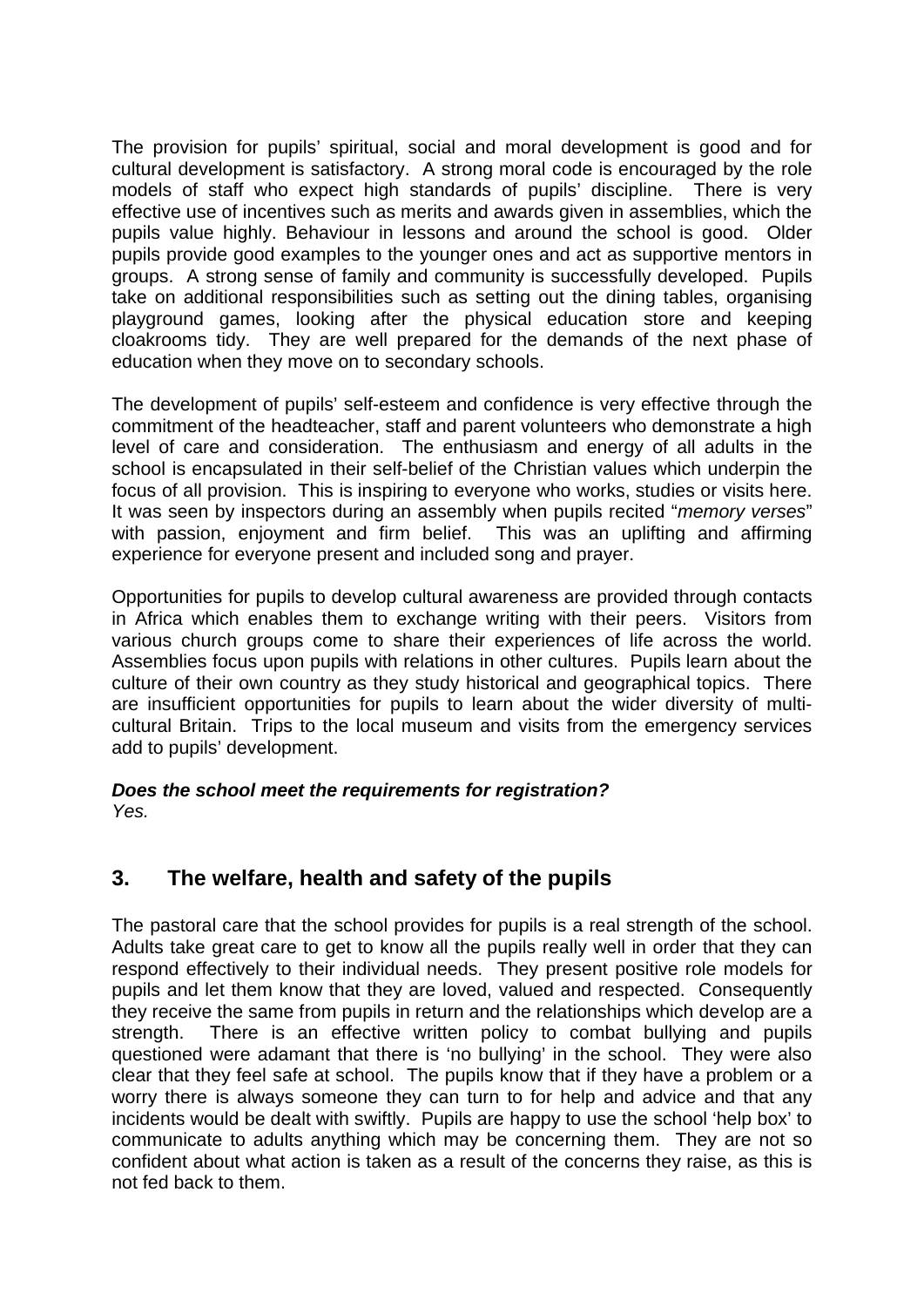The pupils are effectively motivated by the reward systems and are delighted and proud to have their achievements celebrated. They also respond positively to the cell and mentor systems which help them to develop their willingness and ability to take on responsibility for the care of others. Pupils confirm that the system of sanctions are clearly understood and fairly and consistently applied.

The school's child protection policy is up to date and implemented effectively. The headteacher is the responsible child protection officer. He is readily approachable to pupils and provides a role model of respect and care for pupils of all ages. Regular risk assessments are undertaken including those for educational visits. Fire safety arrangements have recently been updated and are thorough. Appliances and evacuation procedures are tested regularly. Areas for improvement identified at the time of the previous inspection have been satisfactorily addressed.

The headteacher is also the appointed person for First Aid and several other staff have a First Aid qualification. Accident records are properly kept. Teachers are mindful of potential risks in lessons and take appropriate steps to minimize these. Supervision of pupils in the building and around the extensive school grounds is good. Accurate records are maintained for admissions and attendance. A calm and happy atmosphere prevails at meal times. Though there is not a school kitchen on site, pupils clearly enjoy the experience of dining together when older pupils help their younger friends to develop good manners. The school has an up-to-date plan to improve accessibility and this meets the requirements of the Disability Discrimination Act.

## *Does the school meet the requirements for registration? Yes.*

# **4. The suitability of the proprietor and staff**

The school has appropriate procedures for checking the identity, medical fitness, qualifications and employment history of all staff. The school ensures that adults with regular contact with the pupils are checked through the Criminal Records Bureau.

#### *Does the school meet the requirements for registration? Yes*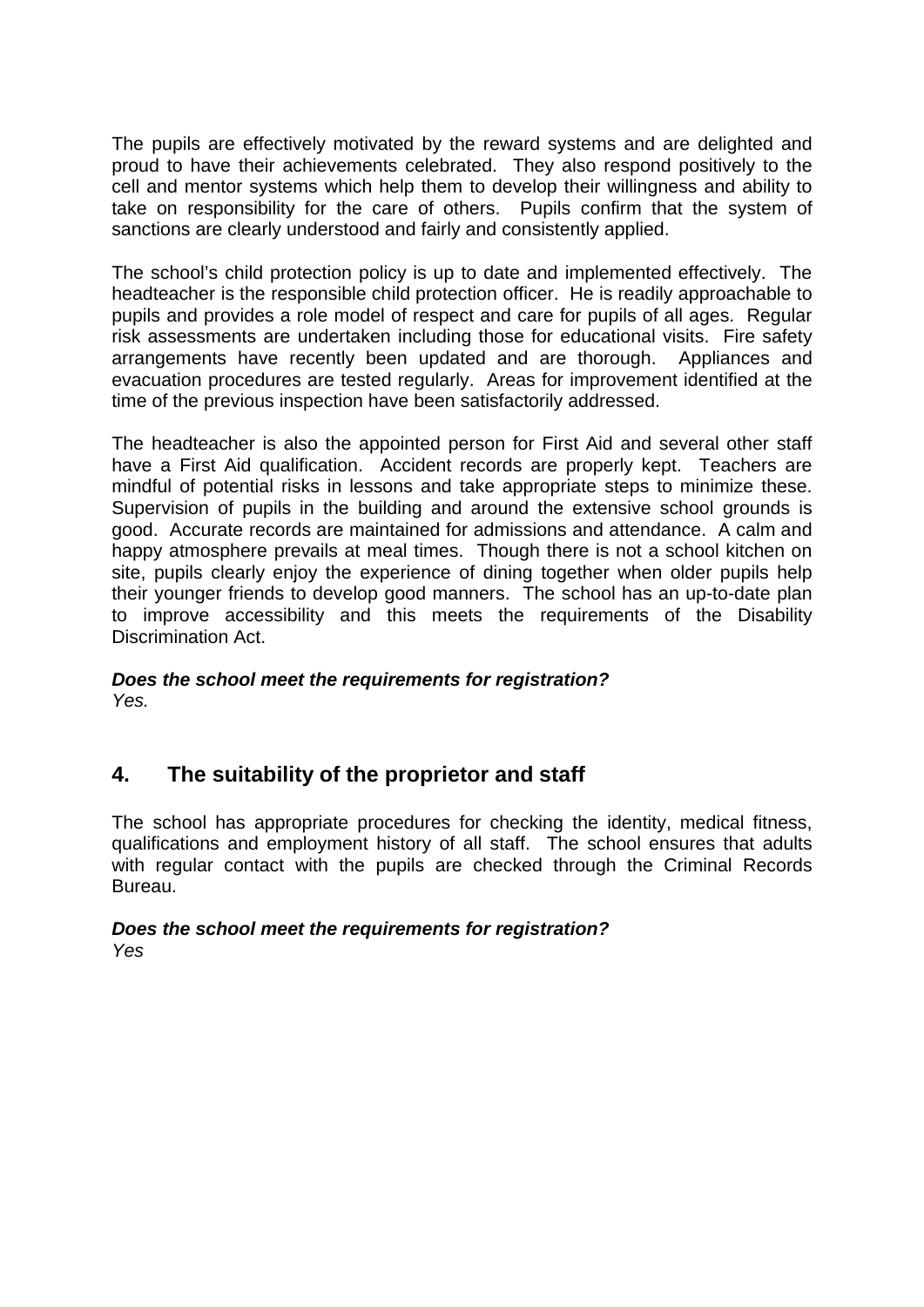# **5. The suitability of the premises and accommodation**

The school occupies a converted large three-story detached late-Victorian house close to the city centre of Derby. The school has a hall which can accommodate all pupils for lunches and whole school assemblies. It also provides opportunities for social activities and pupil performances. The remainder of the ground floor has been adapted to provide a bright and stimulating environment to deliver the Foundation Stage curriculum to three and four year olds. This area includes a dedicated reception classroom and a large open-plan nursery area which opens directly on to an enclosed outdoor area. The garden provides ample space for pupils of all ages to enjoy a range of play activities at break times on both grassed and hard surfaces. There is a dedicated ICT suite, a recently upgraded library and quiet areas where pupils with learning difficulties and disabilities or a particular gift or talent can receive additional support. The school makes the most of the space and facilities it has available, using these effectively to provide an environment conducive to learning, though it is hoped to relocate to new premises in the near future. The corridors and classrooms are mostly attractively decorated with examples of pupils' work. The premises are maintained in a clean and tidy condition.

# *Does the school meet the requirements for registration?*

*Yes.*

# **6. The quality of information for parents and other partners**

The school meets most but not all of the regulations pertaining to the provision of information for parents. The school provides parents with a range of useful information through its prospectus and additional information sheets given when a child starts school. Recent supplementary sheets to the prospectus make clear to parents that further information about the school's procedures are available on request.

Annual reports give brief general comments about pupils and their experiences in the core subjects of English, mathematics and science. There is however, insufficient detail of the pupils' academic performance.

# *Does the school meet the requirements for registration?*

*The school meets all but one of the requirements*

# *What does the school need to do to comply with the regulations?*

*In order to comply fully with the Independent Schools Standards Regulations 2003 the school should:*

 *provide annual written reports of the progress and attainment of each registered child in the main subject areas taught to parents (paragraph 6(5)).*

# **7. The effectiveness of the school's procedures for handling complaints**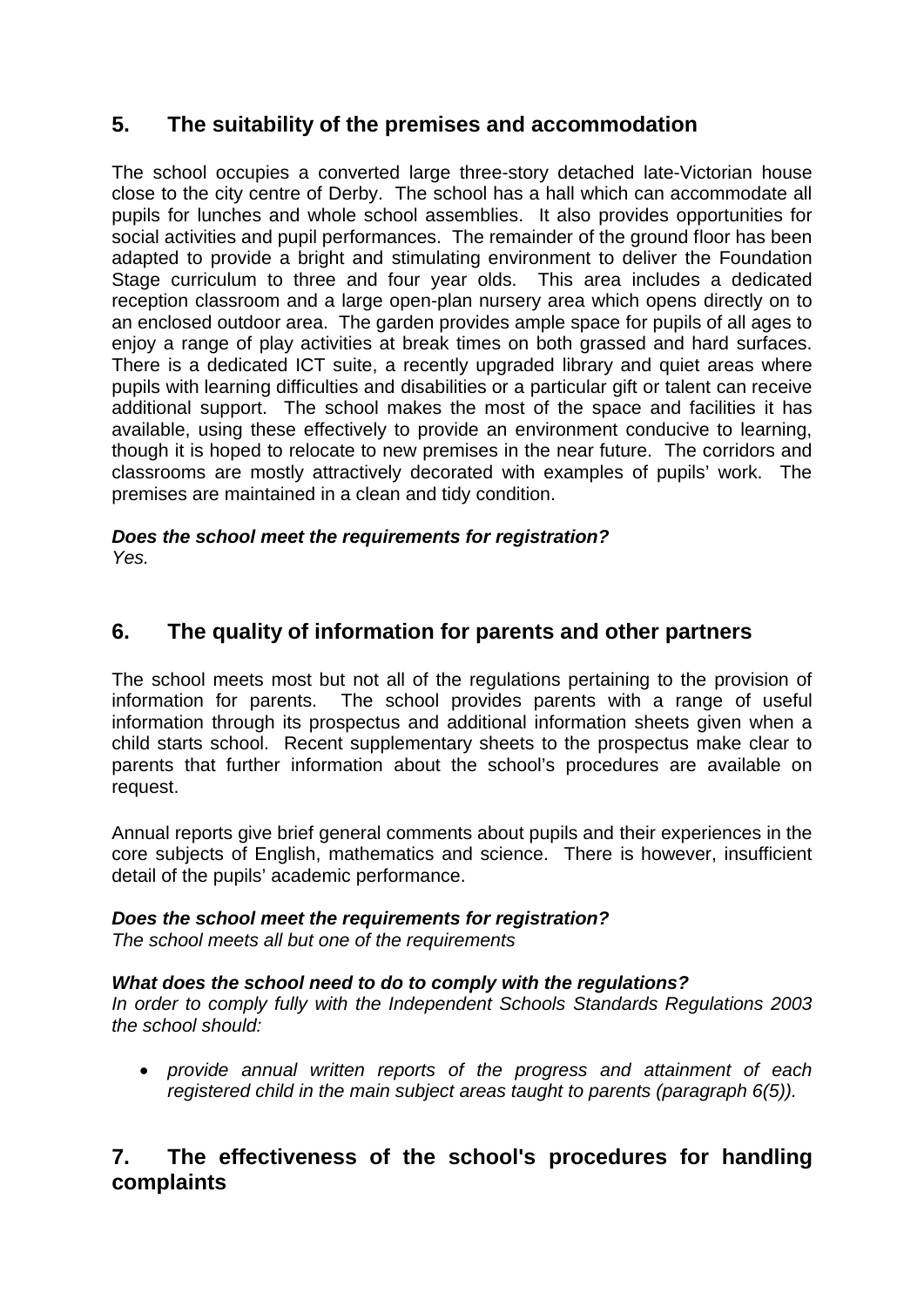The school has a written complaints procedure. It meets the requirements in that it sets out clear timescales and procedures the school will follow in the management of a complaint. The school gives a copy of the policy to all prospective parents.

## *Does the school meet the requirements for registration? Yes.*